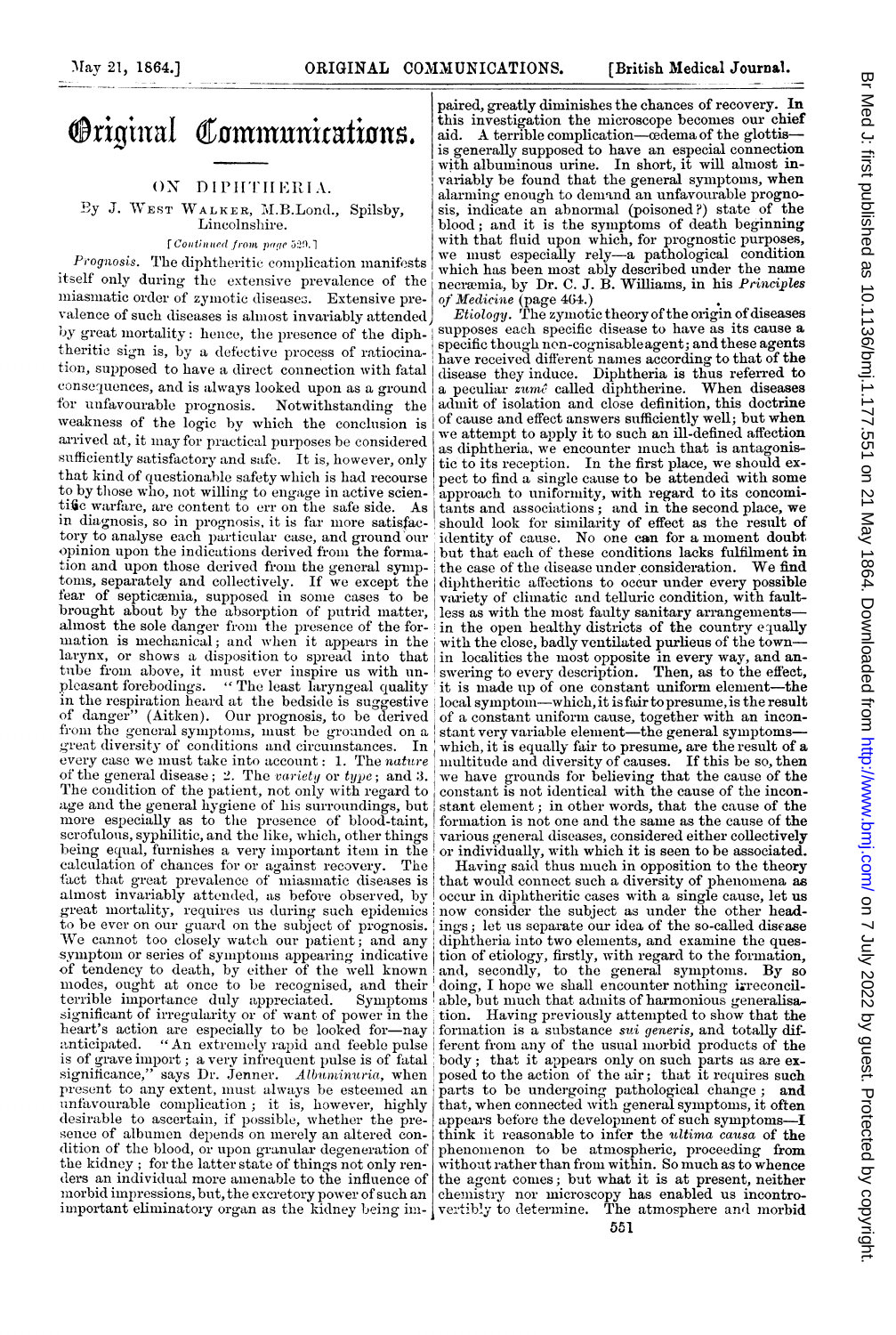condition of parts exposed furnish two factors; but what the tertium quid is, must be left, I fear, quite as much to analogy and inference, as to actual demonstration. The statement previously put forth that "the micro-scope seldom or never discloses vegetable or other growths," though supported by the highest authorities, must be taken only for what it is worth-it simply<br>supports a negation. There are not a few, who hold the contrary opinion ; and in their behalf it must be remembered that, as "there are more things in heaven ' so, and earth than are dreamt of in your philosophy, doubtless, there are more things organic and inorgamic, in and around us, than can in the present state<br>of science be detected by the highest powers of the<br>microscopist, or the most subtle tests of the chemist; and inability to discover microeosms, especially epiphytes, can scarcely as yet, ever be adduced as proof of absence. "It is not to be hastily concluded that a disease is non-parasitic, because a fungus has not been detected in the part where it was suspected to exist. The minuteness of the sporules, and the care required in the investigation, sufficiently explain the very various opinions which have prevailed on the nature of parasitic lesions." (Aitken.) But, in addition to this, we have direct evidence of some of our most trustworthy observers, in whose hands the microscope has been successful in revealing growths in and about the diphtheritic substance. Dr. Carpenter, in the last edition of his work (1863) on the Microscope and its Revelations, says: "There are various diseased conditions of the human skin and mucous membrane, in which there is a combination of fungoid vegetation and morbid growth of the animal tissues; this is the case, for example, with the tinea favosa, a disease of the scalp in which yellow crusts are formed, that consist almost entirely of mycelium, receptacles, and sporules of a fungus; and the like is true also of those white patches (aphtha) on the lining membrane<br>of the mouth of infants, which are known as thrush, and of the exudation of false membrane in the disease termed diphtheria"; and he goes on : "In these and similar cases, two opinions are entertained as to the relation of the fungi to the diseases in which they present themselves; some maintaining that their presence is the essential condition of these diseases which originate in the introduction of the vegetable germs, and others considering their presence to be<br>secondary to some morbid alteration of the parts wherein the fungi appear, which alteration favours<br>their development. The first of these doctrines derives a strong support from the fact, that the diseases in question may be communicated to healthy indiriduals through the introduction of the germs by<br>moculation; while the second is rather consistent with general analogy, and especially with what is known of the condition under which the various kinds of fungoid blights develope themselves in or upon<br>growing plants." Taking, then, all things into consideration, the external position and atmospheric origin of the production, the many points of analogy between it and the products of aphthous and other known parasitic affections, the fact of the great prevalence of parasitic affections in brutes as well as in man, contemporaneously with the diphtheritic epidemic, and, added to these, the heavy weight of Dr. Carpenter's opinion and of those who hold with him, I think it will be conceded that the balance of evidence is, notwithstanding the inability of microscopists uniformly to establish it, in favour of those who believe the origin of the formation to be due to the presence of living organisms.

An inquiry into the etiology of the general symptoms, involving as it does an inquiry into that of

cal study, and one which in the present state of our knowledge can be but imperfectly carried out. That such diseases have specific causes, and that the causal agents, whatever else they may be, are something more than the offspring of bad sanitary arrangements (however much their development and growth may be favoured thereby), is, I believe, generally received; but what they are either as to form or nature, is a problem still sub judice. Reasoning from what we know to be the case with small-pox, cow-pox. glanders, hydrophobia, syphilis, and other inoculable diseases, it is perhaps most in accordance with analogy to suppose the origin of zymotic diseases to be dependent on the presence of certain organic principles; but what these principles actually are, in what state they exist (some fixed, others volatile, some both), in what manner they act so as to bring about their effects, are points which science has not as yet enabled us, satisfactorily, to determine (Dr. Herbert Barker) ; and, as my object is rather to bring forth a particular theory of the nature of diphtheria, and to parameter and the experience, than to discourse on the etiology of diseases generally, I need not further discuss the subject. All I require is, that the different general diseases which during a diphtheritic epilocal sign, shall be considered as subservient to a like etiology as when occurring without such complication.

The summary, then, of what has been written on the subject of etiology amounts to this; that, as there are two distinct elements in a diphtheritic case, so are there two distinct causes; and that, in all probability, the origin of the external formation is due to the presence of living organisms, and of the general disease to certain zymotic principles. Before quitting the subject, it may be as well to venture a thought or two on the mutual relation and interdependence of these two exciting causes, which by their composite action produce, what is considered by many to be a specific disease. Two ideas are inseparably (in my mind) connected with the presence of these microscopic growths; 1. That their very starting in active ife is the result of the presence of a particular exciting cause; and 2. That, when vitalised, they have a<br>design to fulfil. To apply these ideas to the case under consideration: May not the presence of these<br>zymotic principles in the atmosphere, when existing to an unusual amount, the evidence of which must be judged by the extent of the prevalence and malignancy of their effects—the specific diseases, be the particular excitor into life of these living organisms? And, on the other hand, may not the design these crganisms are intended to carry out, be the changing the state of, and thus rendering innocuous, theseterribly baneful principles? If this be so, we have but another example of that beautiful system of balance and counterpoise so every where manifest in the world of nature; but, as in the moral world, so in the physical, there is no unmixed good; in the bringing about of these states of equilibrium, certain supplemental or marginal effects are permitted, often detrimental to mankind. Thus, in the beautiful readjustment of meteorological derangement, man sees only the incidental effect-the inclement season, the drought or long continued wet; in the fearful grandeur of the thunder-storm, he loses sight of the marvellous restoration of electrical disturbance, and thinks only of the incidental damage done to man and beast. Or, to take a more homely simile, in the garden he recognises only the trifting mischief of the small bird, and forgets its necessity as an antidote to the still greaterravages committed by insect life; so, in the case of the zymotic diseases generally, is, at the same time, one disease before us, we discern not the mighty good of the most interesting and difficult subjects of medi- these microcosms effect in destroying pestilential ex